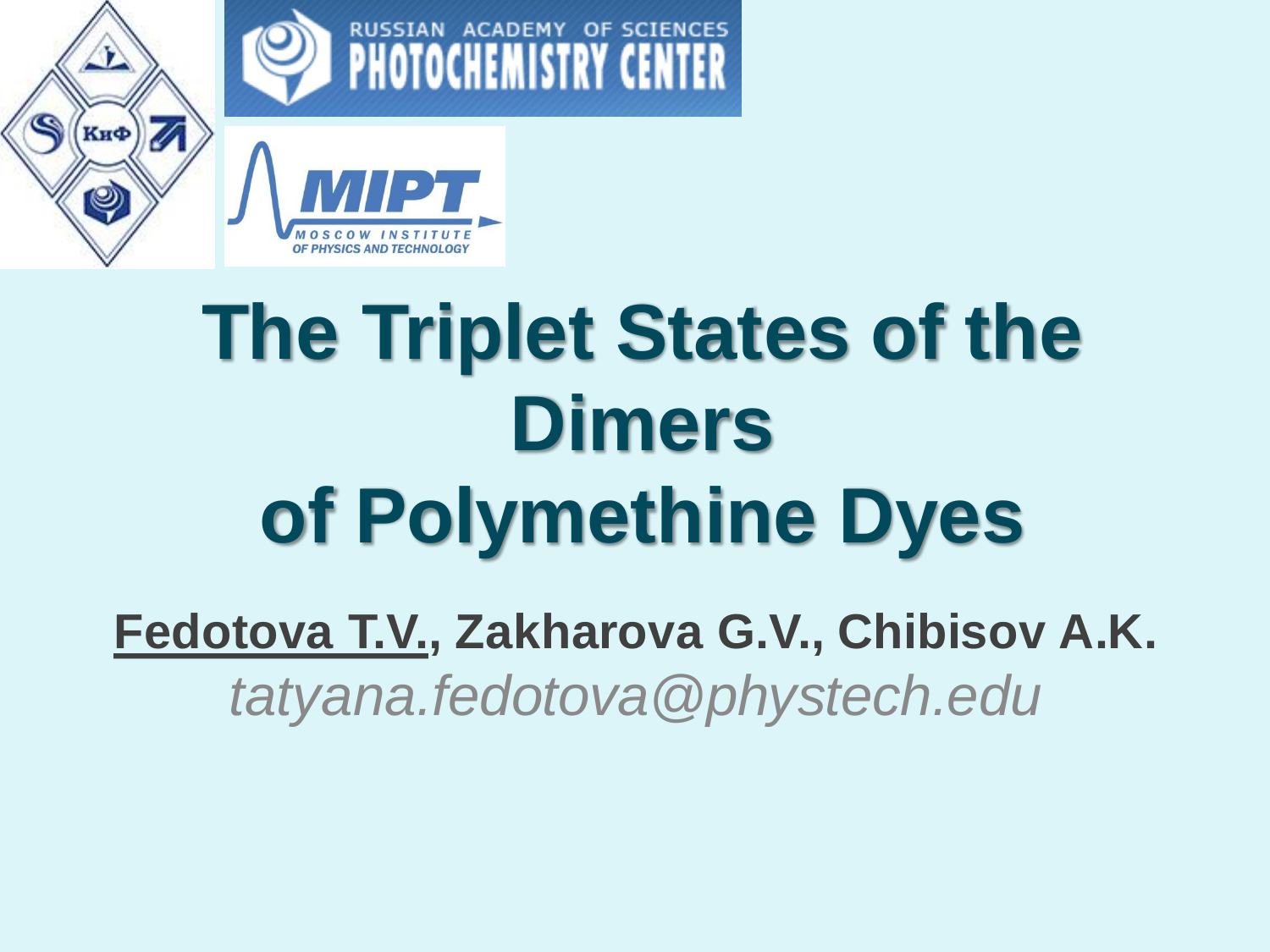## The Objects and Methods

| <b>Polymethine dyes</b> |                 |         | Υ<br>$R_{9}$<br>∧<br>⌒<br>$R_{5}$<br>$R_5^6$<br>$R_{4}$<br>$R_{3}$<br>R, |                  |                 |                                  |              |                |
|-------------------------|-----------------|---------|--------------------------------------------------------------------------|------------------|-----------------|----------------------------------|--------------|----------------|
| <b>Dye</b>              | $R_{3,3'}$      | $R_{4}$ | $\mathsf{R}_{5'}$                                                        | $R_5$            | R <sub>9</sub>  | $\boldsymbol{\mathsf{X}}$        | Y            | $\mathsf{n}$   |
| Dye1                    | $C_2H_5$        | H       | H                                                                        | H                | CH <sub>3</sub> | S                                | F            | 1              |
| Dye <sub>2</sub>        | $C_2H_5$        | H       | H                                                                        | H                | H               | S                                |              |                |
| Dye3                    | $C_2H_5$        | H       | C1                                                                       | C1               | $C_2H_5$        | S                                | $Cl^-$       | 4              |
| Dye4                    | $(CH2)3SO3$     | H       | OCH <sub>3</sub>                                                         | OCH <sub>3</sub> | $C_2H_5$        | $\mathsf S$                      | $C_5H_5NH^+$ |                |
| Dye <sub>5</sub>        | CH <sub>3</sub> | H       | H                                                                        | H                | H               | C(CH <sub>3</sub> ) <sub>2</sub> | F            | $\overline{2}$ |

#### *Cucurbit[8]uril (CB8)*

Cucurbiturils are efficient host molecules in molecular recognition and have a particularly high affinity for positively charged or cationic compounds. High association constants with positively charged molecules are attributed to the carbonyl groups that line each end of the cavity and can interact with cations.



**Methods** - Spectroscopy - Nanosecond laser photolysis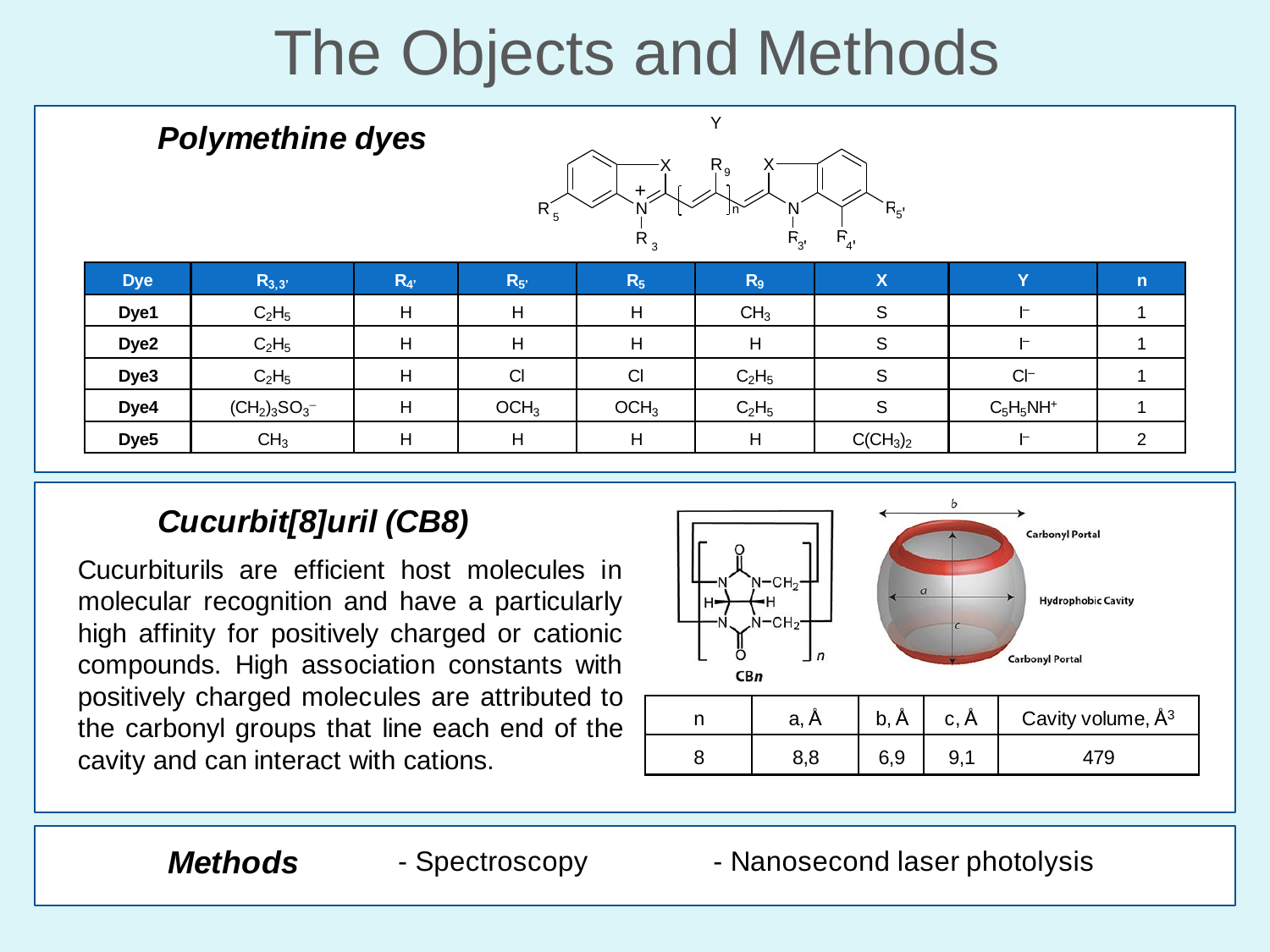#### Dimers formation



Absorption spectra of Dye1 in water. Concentration of the dye:  $(5.5 \times 10^{-6} \text{ } 3.5 \times 10^{-5})$ mol/L. The dimerization constant calculated from the Harris-Hobbs equation was  $1.1 \quad 10^4$  L/mol.



Normalized absorption spectra of monomers in water (**black**) and dimeric complexes of Dye2 with CB8 of the composition 2:2 (**red**). The inset shows the optimized structure of dimeric complexes (Dye2 @CB8) $_{\rm 2}$ .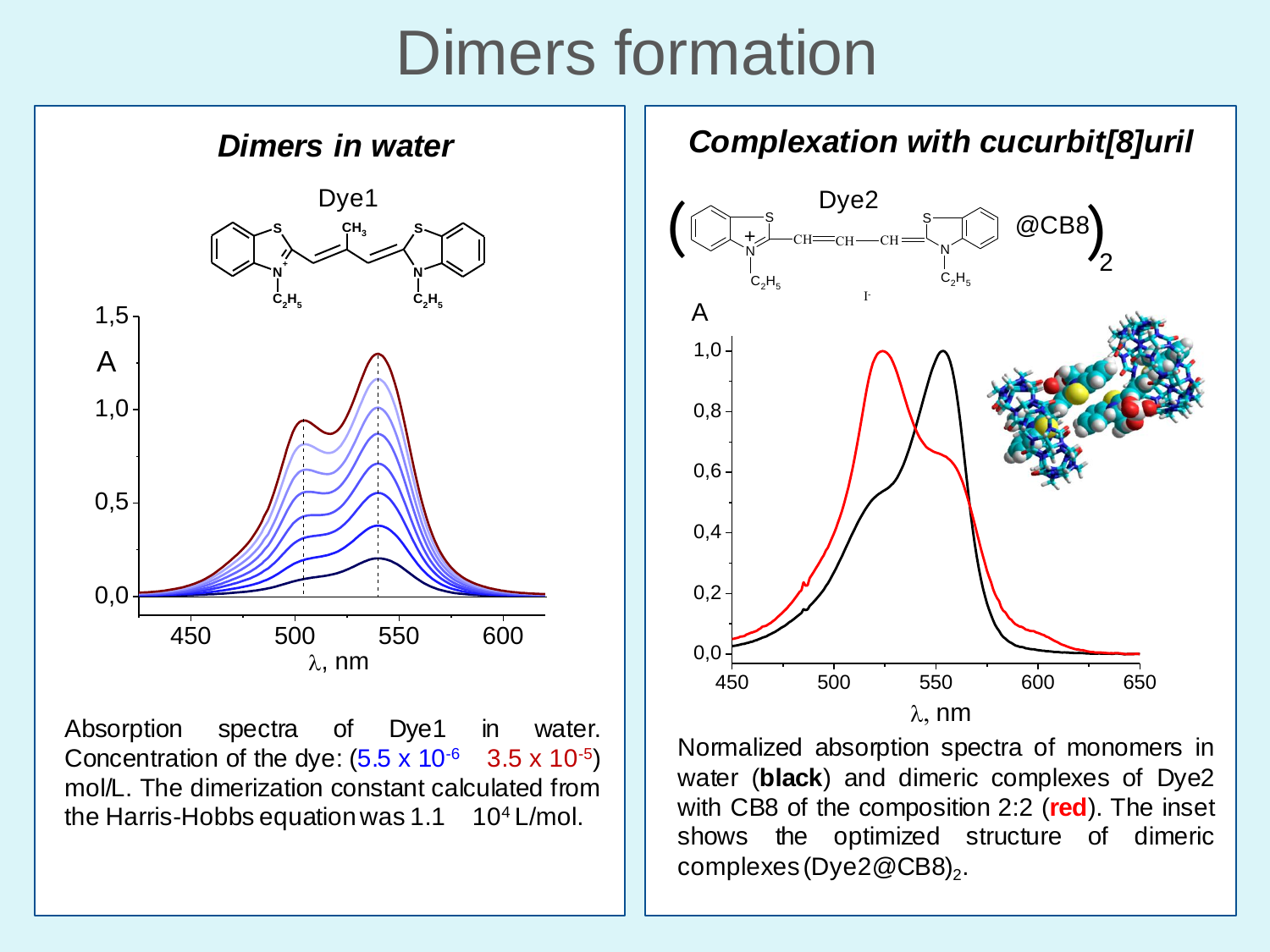#### Triplet-Triplet Absorption



Time-resolved difference Т-Т absorption spectra of the dimer of Dye3. The inset shows the time of the measurement.

Diagram of the excited singlet and triplet states of monomers and dimers of Dye3. Solid lines – radiative transitions, wavy lines – radiationless decay.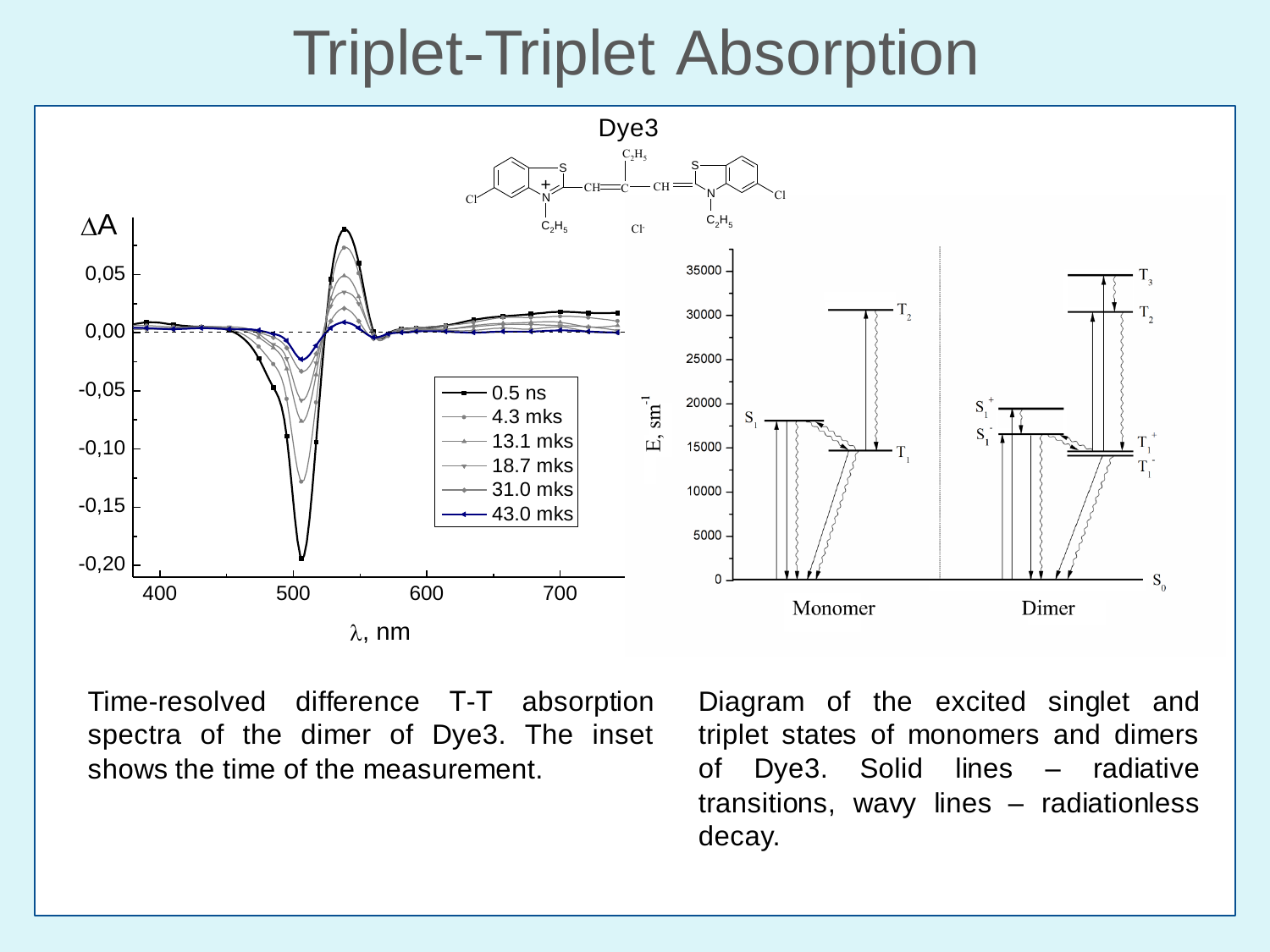### Photoprocesses in polymethine dyes



#### *Photoinduced electron transfer*



The formation of  $2Dye^{3+e}$  @2CB8 in the absence and in presence of *1,4* dinitrobenzene (5 x  $10^{-6}$  2 x  $10^{-5}$  mol/L).

The rate constant of photoinduced electron transfer is  $3 \times 10^9$  L mol<sup>-1</sup> s<sup>-1</sup>.